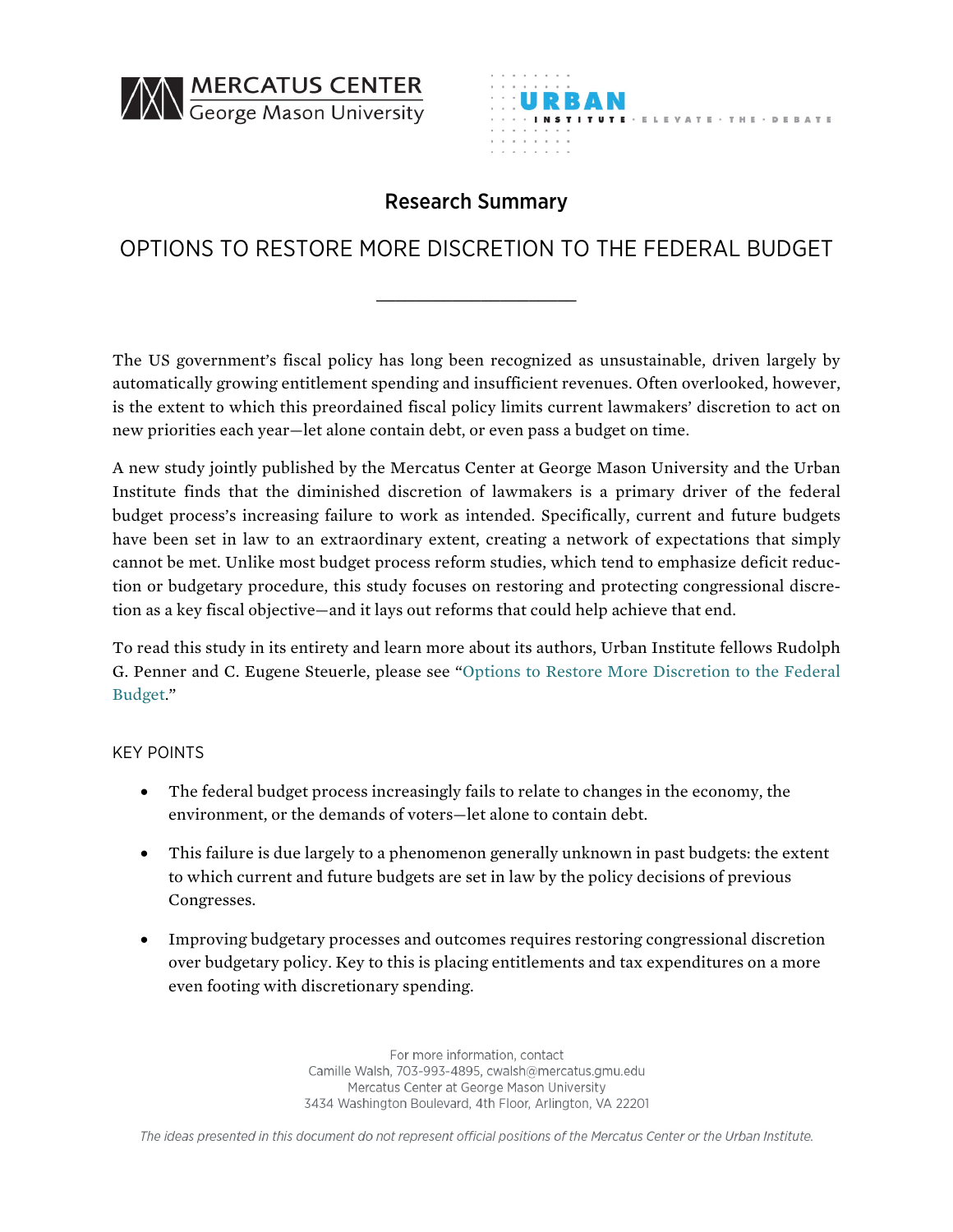- Greater discretion does not imply that government must be larger or smaller or that programs should not grow or taxes be cut. It simply means that spending and tax schedules should be aligned so that revenues are enough to pay bills. It also means that future voters and elected officials should not be locked into contracts that usurp their ability to decide among future opportunities and needs that cannot possibly be fully predicted beforehand.
- More programs, including tax expenditures, should be subjected to periodic review and reauthorization, with policy decisions debated frequently and rationally, and should require Congress's explicit vote to continue growing.
- Carefully designed triggers should be employed to slow the growth of entitlements and tax expenditures, reconciliation should be limited to policy changes that reduce deficits, and the budget window should be lengthened and more informative budget displays adopted to produce a clearer view of long-run budget problems.

## SUMMARY

Congressional budgets have long failed to address the key drivers of federal debt: automatically growing federal health entitlements and Social Security. In general, politicians find it extremely painful to vote to raise taxes, and slowing the growth of entitlement spending is often spun as "cutting" the program.

No change to the budget process can completely substitute for political courage, nor can improving the budget process entirely substitute for improving fiscal policy. There are, however, substantive procedural reforms that can enable, and then reinforce, fiscally responsible choices:

- *Triggers.* Design triggers that will automatically limit the growth of specific entitlements and tax expenditures if these expenditures cross a predetermined threshold, thereby providing lawmakers with some cover as they deal with painful political decisions. Successful triggers must be highly publicized, rely on a variable that is not too volatile, and make policy changes that are not too painful. Triggers work best when they are adopted along with fundamental reforms of a program.
- *Reconciliation.* Restrict reconciliation procedures to policy changes that reduce deficits. Remove rules that prevent reconciliation procedures from being used for Social Security reform.
- *Periodic reauthorizations or formal reexaminations.* Subject all spending programs, including tax expenditures, to regular review against the evidence to see whether they are working, and force Congress to take explicit votes on whether taxpayers should continue to devote resources toward them.
- *Improved communication and display.* Adopt more informative displays of the long-run implications of current law and any policy changes to hold lawmakers accountable for their decisions. Lengthen the congressional budget baseline projection to 20–30 years to more clearly show that the current fiscal path is unsustainable, and to limit Congress's ability to